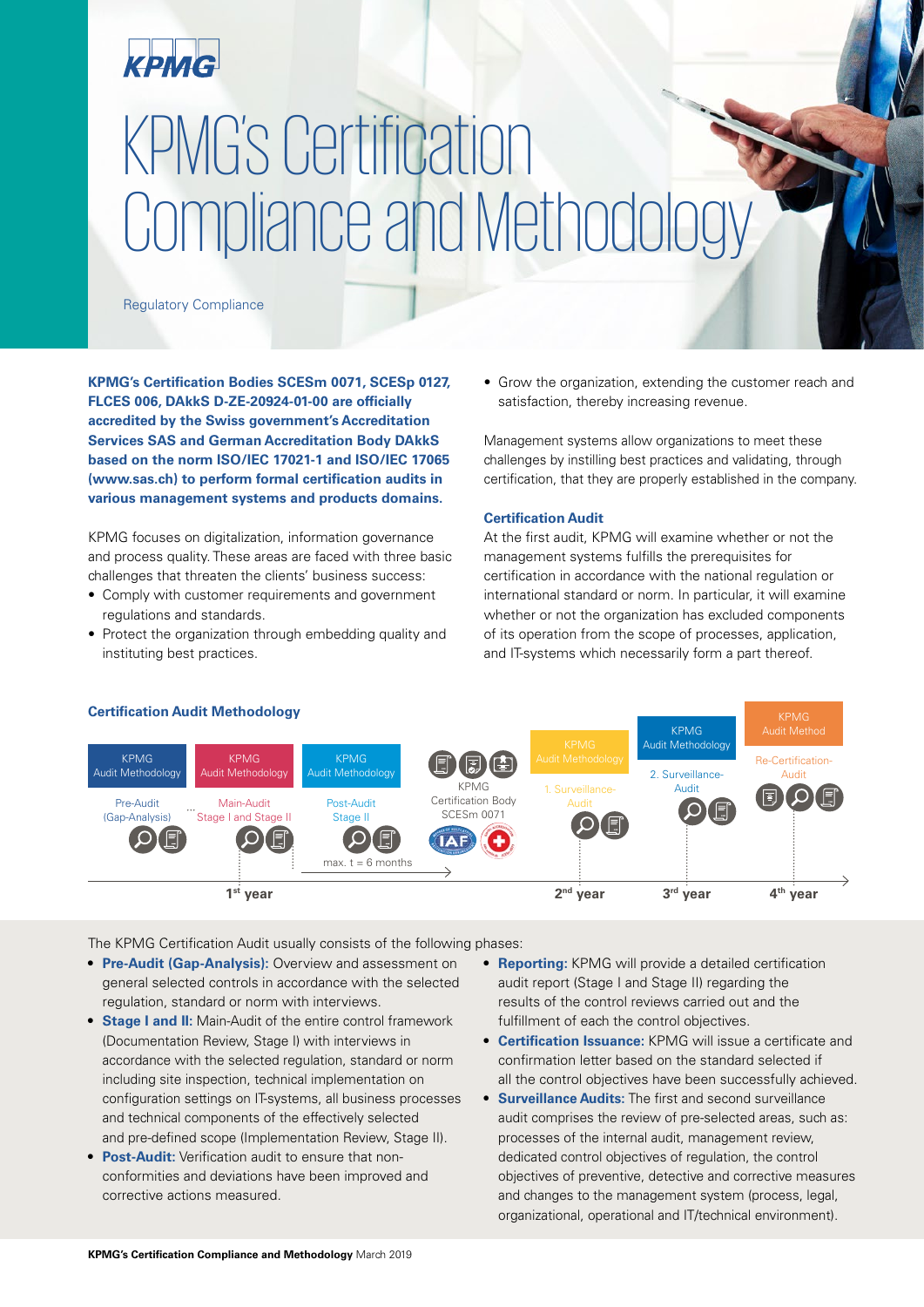## Further information about KPMG's Certification Methodology

#### **Certification decision**

The certification decision is taken by KPMG's certification body leader based on the information provided by the KPMG audit team (audit report, recommendation regarding the decision and additional remarks).

In order to maintain the certification surveillance audits and a follow-up audit for the renewal of the certificate will be performed at least annually by KPMG during the period of validity. To maintain the certification, corrective measures for identified non-conformities must be implemented within the set term by KPMG.

If the corrective measures are not carried out within the set term, the certificate will be withdrawn or the scope of the certification will be reduced. The client will be duly informed about any such measures KPMG intends to take.

For an expansion of the scope of the application of the certificate, the client must communicate this in writing to KPMG. KPMG will decide which audit procedure and which scope of audit is best suited to determine whether or not the change may be permitted. If the requirements for an expansion or limitation of the scope are shown to be fulfilled, a certificate will be issued for the new scope of application.

The validity of the certificate will be suspended if:

- The client does not carry out corrective measures for nonconformities identified in a surveillance audit, a reassessment or an expansion audit within the agreed-upon time period.
- Changes at the client that may affect the capability of the management system are not communicated to KPMG.
- It is not made possible to carry out a surveillance audit, a re-assessment or an expansion assessment.
- It is detected that the certificate and the KPMG logo or trademark are misused.
- The client uses its certification in a manner which may discredit KPMG and makes declarations on its certification which KPMG deems misleading and unauthorized.

In the above-mentioned cases, KPMG will allow the client to implement corrective measures within the agreed upon term and to have the efficacy of the measures confirmed by a specific follow-up audit by KPMG in order to restore the certification. Otherwise, the certificate will be suspended for or limited to a term of a maximum of three months and subsequently, if appropriate, withdrawn or reduced in scope after a term of one month. In serious cases, the certification will be withdrawn with immediate effect. Except with respect to such withdrawal of certification, the client will be

duly informed in writing regarding any imminent measures to be taken by the client.

#### **Use and publication of certification and marks**

KPMG will publish a complete list of the holders of a certificate at least once a year. This list will include the names of the certificate holders, the applicable standards, the scope of application and the locations to which the certificates relate.

The certificate issued by KPMG may only be published in full. The publication of excerpts of the certificate is not permitted without the prior written consent of KPMG.

The client has the obligation to ensure that third parties are not misled through statements in advertisements, other advertising material or any other means. The client shall further ensure that third parties are not confused regarding the object of the recognition as a certified company according to the respective certification standards pursuant to the certificate issued by KPMG.

The client has the right to display the certificate on all advertising material, product descriptions and packaging. The KPMG certification mark may be used on letters, etc., if KPMG has agreed to this use in writing. The KPMG certification mark may not be used on products.

The distribution to third parties of reports or correspondence delivered to the client by KPMG is permitted only with the written consent of KPMG. KPMG may link such permission to additional conditions.

#### **Complaints and appeals**

In cases of differences of opinion on the course of the certification process, the client may resort to the responsible member of the KPMG Executive Board who, with the reservation of the court of arbitration, has the ultimate power of decision.

Objections, complaints and disputes are to be submitted to KPMG. KPMG will keep records of the objections, complaints and disputes and will forward them to the responsible member of the KPMG Executive Board.

The responsible member of the KPMG Executive Board will examine carefully all objections, complaints and disputes. The person responsible will inform the audit team leader concerned and will determine further proceedings regarding the necessary investigation together with the audit team leader. If the objections, complaints and disputes are serious, the team leader will additionally inform the quality manager and the direct supervisor.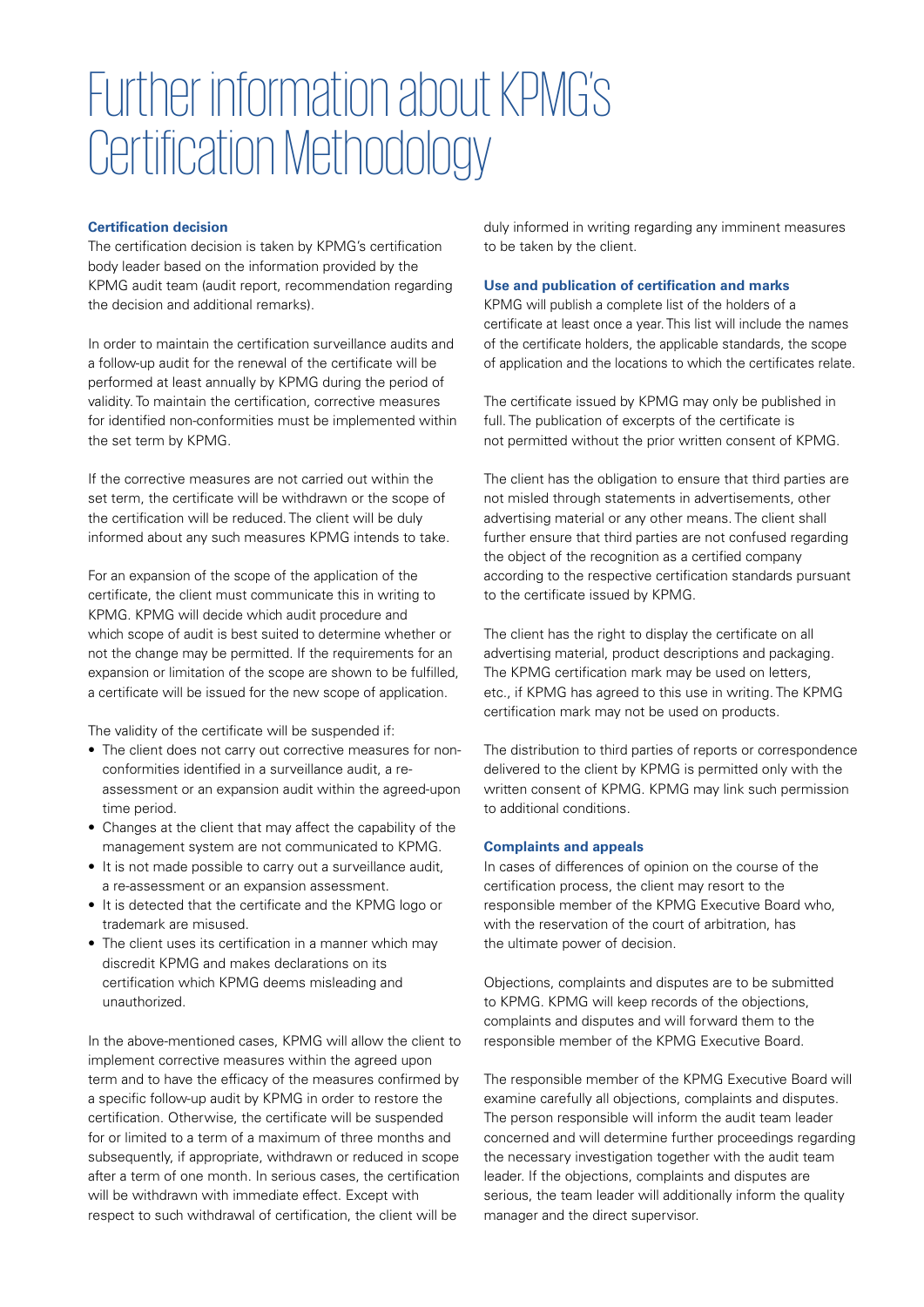#### **Process to ensure impartiality**

KPMG has well established processes to ensure the impartiality of all certification activities.

The prospective engagement leader evaluates each prospective engagement in consultation with other senior personnel and KPMG Functional and/or National Quality & Risk Management as required. The evaluation identifies potential risks in relation to the engagement. A range of factors is considered as part of this evaluation including potential impartiality and conflict of interest issues.

Any potential impartiality or conflict of interest issues are documented and resolved prior to acceptance.

Depending on the overall risk assessment of the prospective client and engagement, additional safeguards may be introduced to help mitigate the identified risks.

KPMG will decline a prospective client or engagement if a potential impartiality or conflict issue cannot be resolved satisfactorily in accordance with professional and KPMG standards, or there are other quality and risk issues that cannot be appropriately mitigated.

#### **KPMG provides certification services for the following certification schemes regarding the accreditation management system ISO/IEC 17021-1 and ISO/IEC 17065:**



\* For the time being, the norms and regulations marked with an asterisk (\*) are not yet accredited by the Swiss Accreditation Services (Seco-SAS).